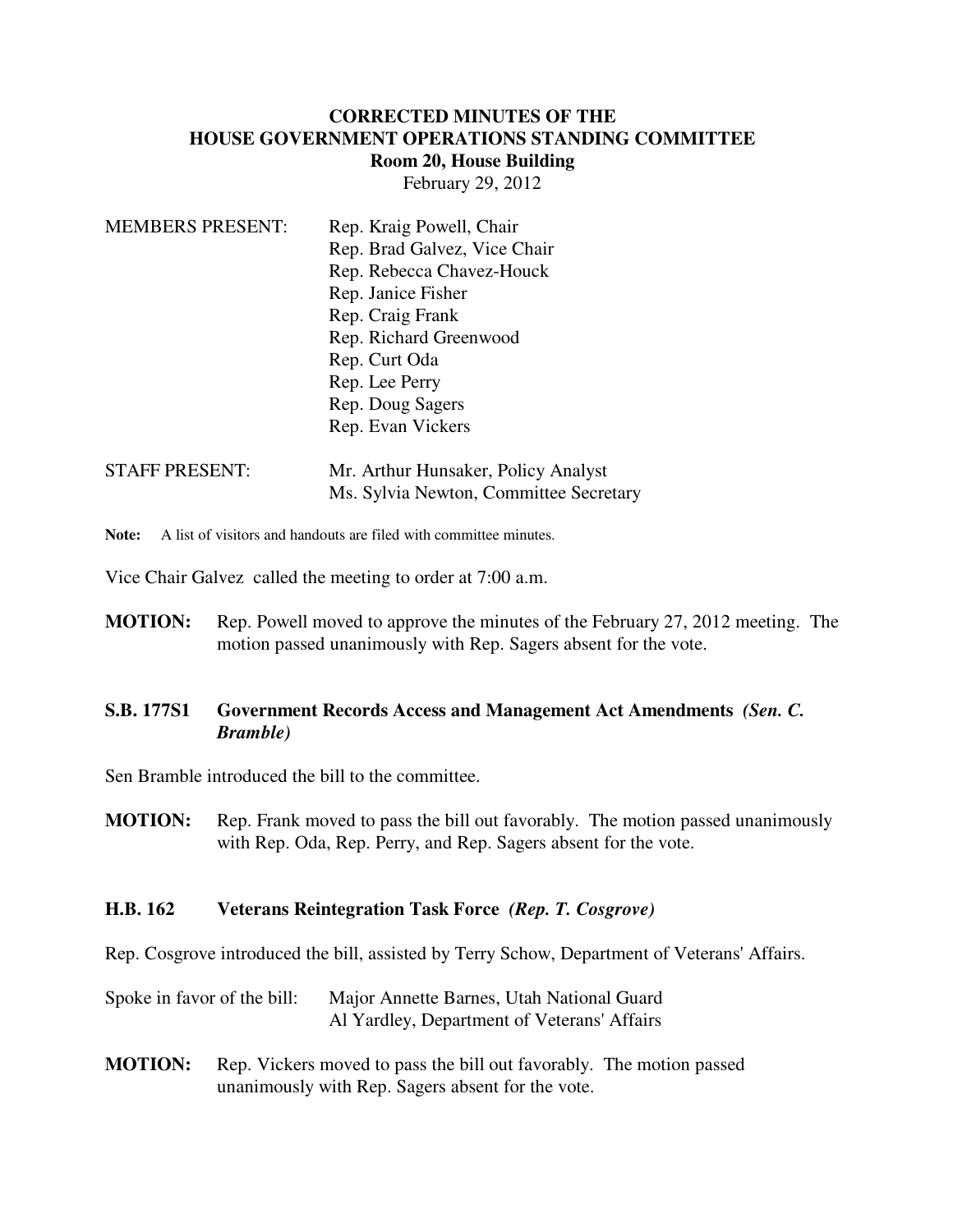House Government Operations Standing Committee February 29, 2012 Page 2

## **H.B. 341 Financial Disclosures by Local Candidates** *(Rep. K. Sumsion)*

Rep. Sumsion introduced the bill to the committee.

| Spoke in opposition to the bill: | Brent Gardner, Utah Association of Counties     |
|----------------------------------|-------------------------------------------------|
|                                  | Lincoln Shurtz, Utah League of Cities and Towns |
|                                  | Mark Thomas, Lieutenant Governor's Office       |

**MOTION:** Rep. Powell moved to hold the bill in committee.

### **SUBSTITUTE**

**MOTION:** Rep. Frank moved to pass the bill out favorably. The motion failed with Rep. Frank, Rep. Perry, and Rep. Oda voting in favor of the motion. Rep. Fisher and Rep. Sagers were absent for the vote.

The original motion to hold the bill in committee passed with Rep. Frank, Rep. Perry, and Rep. Oda voting in opposition to the motion and Rep. Fisher and Rep. Sagers absent for the vote.

## **S.B. 274 Legislative Committee Amendments** *(Sen. S. Reid)*

Sen. Reid introduced the bill to the committee.

- **MOTION:** Rep. Perry moved to pass the bill out favorably. The motion passed unanimously with Rep. Sagers absent for the vote.
- **MOTION:** Rep. Perry moved to place S.B. 274 on the Consent Calendar. The motion passed unanimously with Rep. Sagers absent for the vote.

## **H.B. 509 Selection of Presidential Electors** *(Rep. K. Powell)*

- **MOTION:** Rep. Powell moved to adopt 2nd Substitute H.B. 509. The motion passed unanimously with Rep. Sagers absent for the vote.
- **MOTION:** Rep. Powell moved to adopt 1st Substitute H.B. 509. The motion passed with Rep. Frank and Rep. Oda voting in opposition to the motion and Rep. Fisher absent for the vote.

Rep. Powell introduced 1st Substitute H.B. 509 to the committee, assisted by Patrick Rosenstiel, National Popular Vote. A handout was provided to committee members.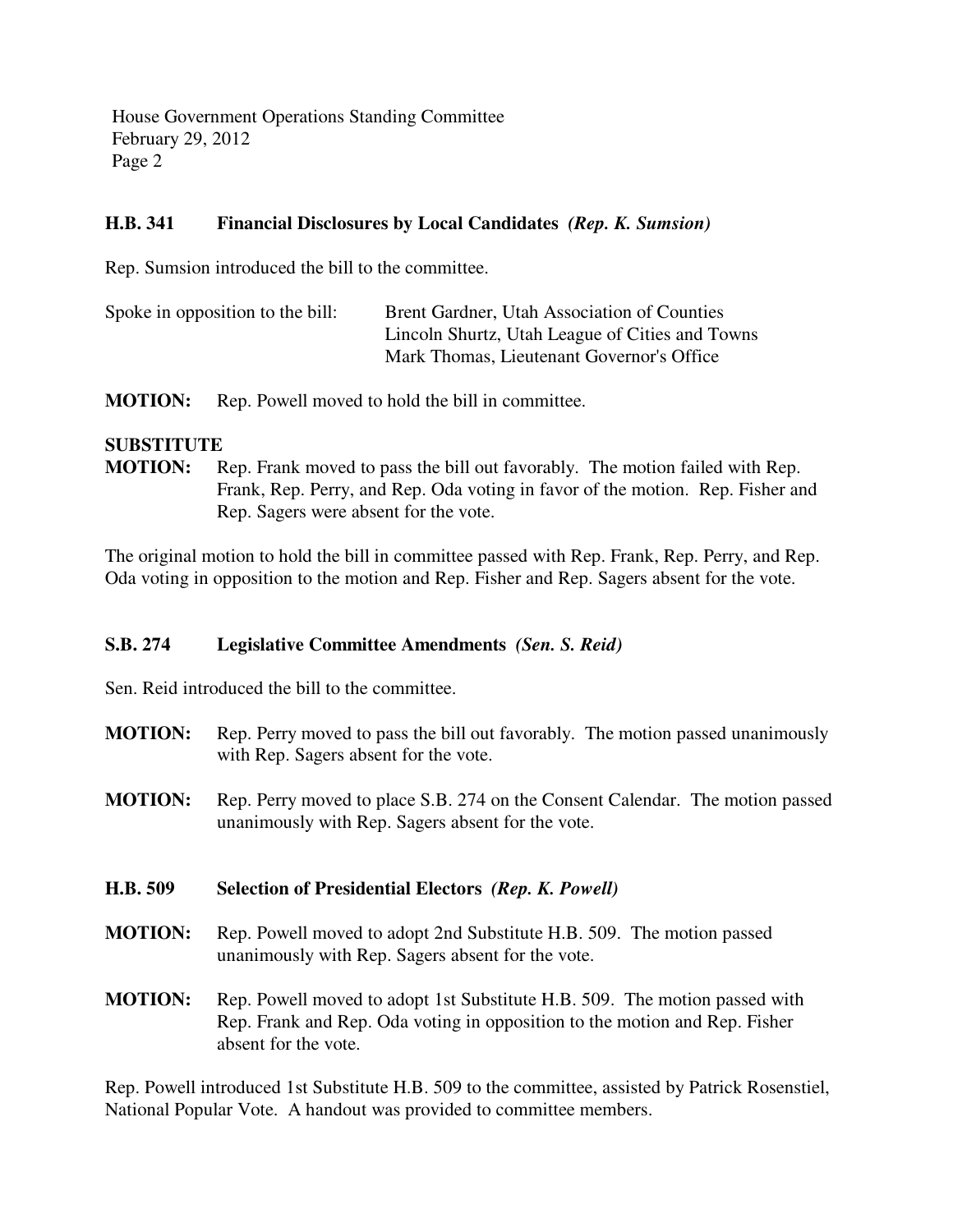House Government Operations Standing Committee February 29, 2012 Page 3

Spoke in opposition to the bill: Maryann Christensen, Utah Eagle Forum

Spoke in favor of the bill: Jim Schnitter, citizen

**MOTION:** Rep. Chavez-Houck moved to hold the bill and recommend it for Interim study. The motion passed with Rep. Frank, Rep. Oda, and Rep. Perry voting in opposition to the motion.

#### **H.B. 502S1 Incorporation Amendments** *(Rep. M. Brown)*

**MOTION**: Rep. Greenwood moved to adopt 2nd Substitute H.B. 502 and amend it as follows:

Page 16, lines 481-484: Reinstate lines 481-484

The motion to adopt the 2nd Substitute and amendment passed unanimously with Rep. Powell absent for the vote.

| Spoke in favor of the bill:      | Lamont Tyler, citizen<br>Margie Lamb, citizen (CORRECTION) |                                                                       |  |
|----------------------------------|------------------------------------------------------------|-----------------------------------------------------------------------|--|
| Spoke in opposition to the bill: |                                                            | Roger Dudley, citizen<br>Nicole Dunham, Salt Lake County Deputy Mayor |  |

**MOTION:** Rep. Sagers moved to pass 2nd Substitute H.B. 502 as amended. The motion passed with Rep. Chavez-Houck, Rep. Fisher, and Rep. Vickers voting in opposition to the motion. Rep. Powell was absent for the vote.

#### **S.B. 273 Surplus Property Amendments** *(Sen. B. McAdams)*

Sen. McAdams introduced the bill to the committee.

- **MOTION:** Rep. Frank moved to pass the bill out favorably. The motion passed unanimously with Rep. Perry absent for the vote.
- **MOTION:** Rep. Frank moved to place S.B. 273 on the Consent Calendar. The motion passed unanimously with Rep. Perry and Rep. Vickers absent for the vote.